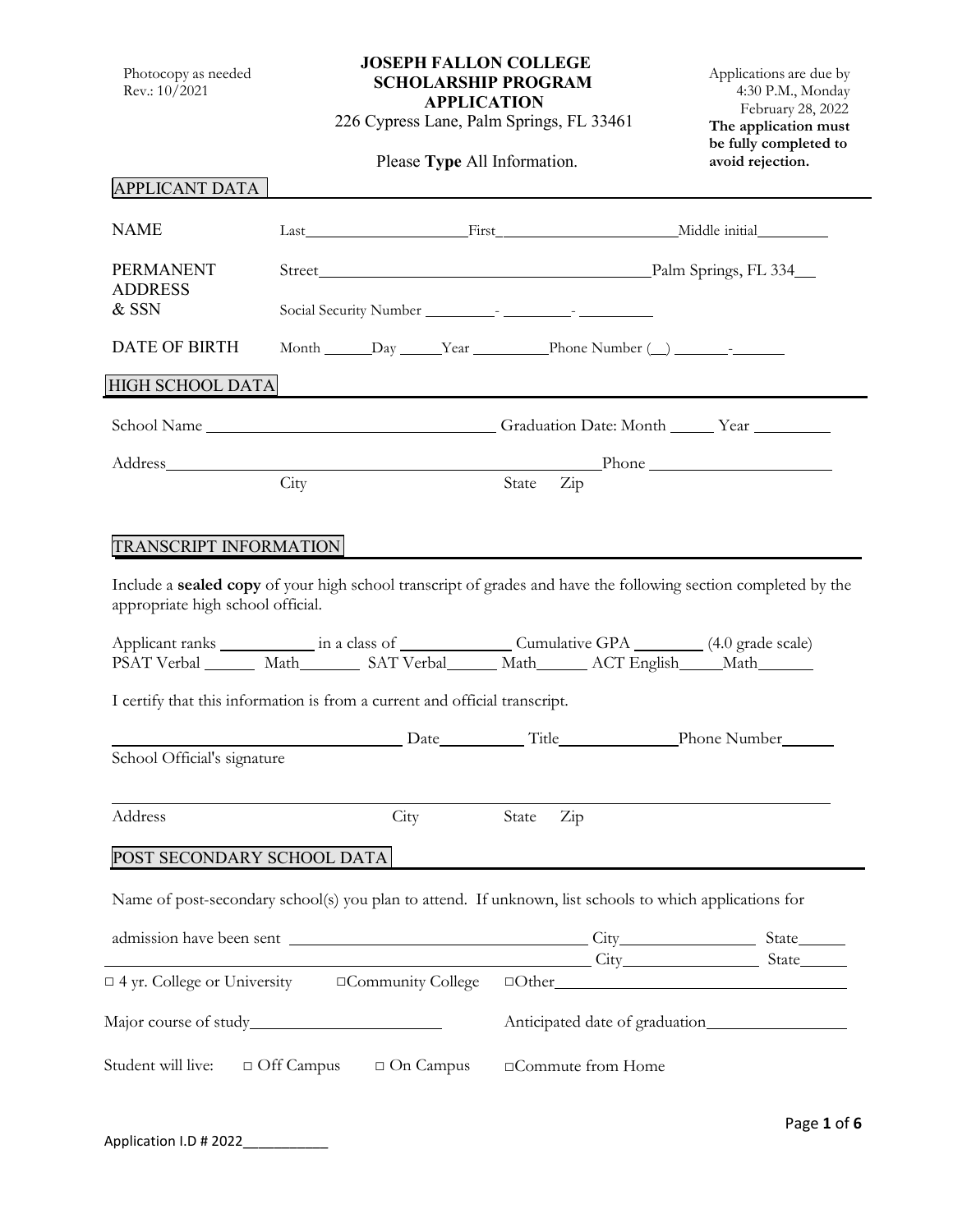## WORK/VOLUNTEER EXPERIENCE

Describe your work experience during the past 4 years. Indicate dates of employment in each job and approximate number of hours worked each week. List total amounts earned at each job.

List all community activities in which you have participated without pay during the past 4 years. (i.e., Red Cross. hospital volunteer, church work).

| Organization/Position | Start date<br>Month/Year | End Date | Total Months<br>Volunteer/Work | Hours Per<br>Week |
|-----------------------|--------------------------|----------|--------------------------------|-------------------|
|                       |                          |          |                                |                   |
|                       |                          |          |                                |                   |
|                       |                          |          |                                |                   |
|                       |                          |          |                                |                   |
|                       |                          |          |                                |                   |
|                       |                          |          |                                |                   |
|                       |                          |          |                                |                   |
|                       |                          |          |                                |                   |
|                       |                          |          |                                |                   |
|                       |                          |          |                                |                   |

## ACTIVITIES, AWARDS AND HONORS

List all school activities in which you have participated during the past 4 years (i.e., student government, music, sports. etc.) Indicate all special awards, honors, offices held. Use additional paper if needed.

| Activity | Year | Special<br>Honors | Activity | Year | Special<br>Honors |
|----------|------|-------------------|----------|------|-------------------|
|          |      |                   |          |      |                   |
|          |      |                   |          |      |                   |
|          |      |                   |          |      |                   |
|          |      |                   |          |      |                   |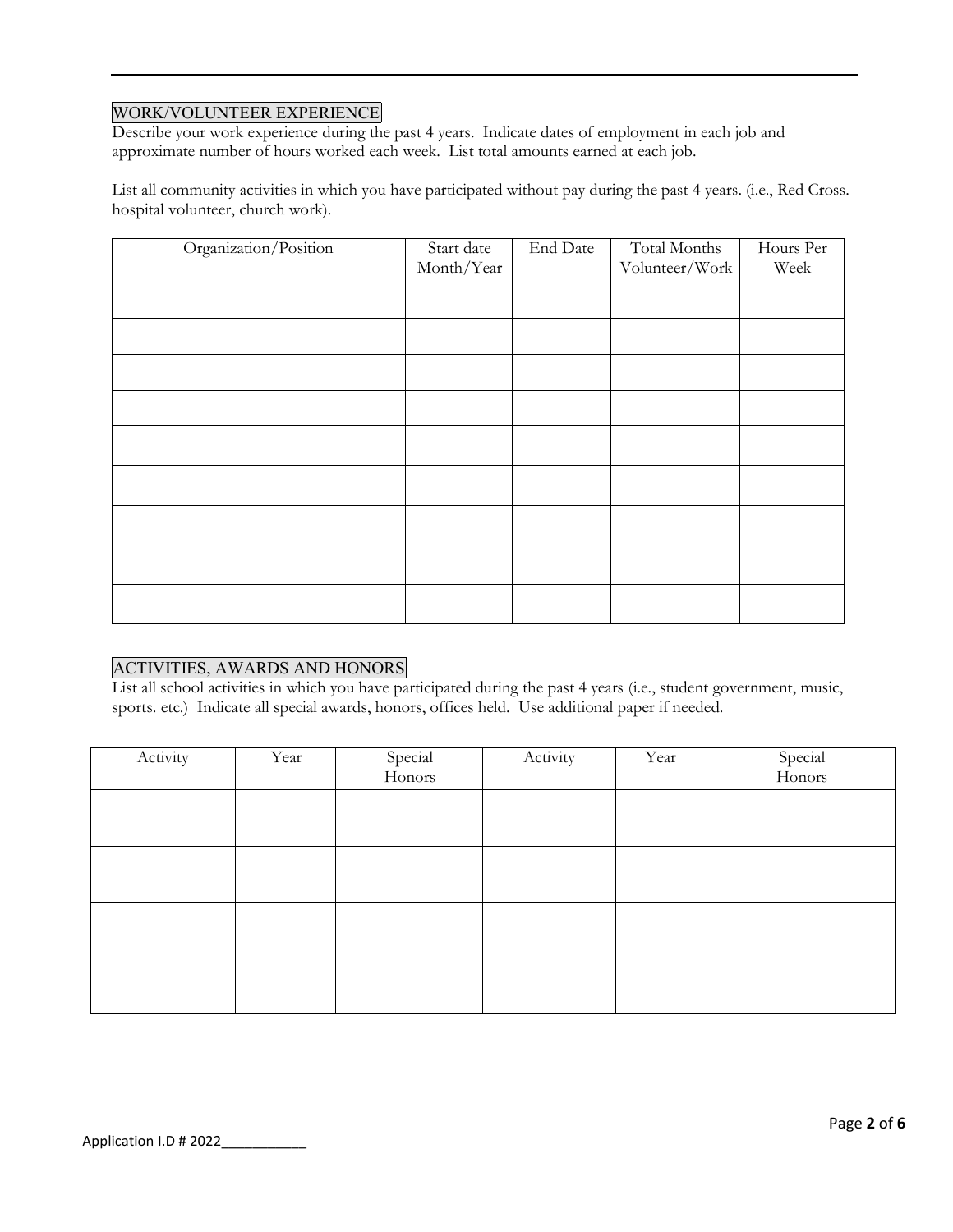APPLICANT APPRAISAL (To be filled out by a high school or college counselor or advisor, a member of the clergy, a professional person or supervisor who knows you well). Please complete this entire section and choose the best answer. Provide a descriptive sentence or paragraph in writing about this student. When the form is complete, please return it to the applicant. Thank you for taking the time for providing feedback about this student for the Village of Palm Springs Scholarship Committee.

| This applicant's choice of a post-secondary education program is:    |                                                       |        |             |        |             |        |               |
|----------------------------------------------------------------------|-------------------------------------------------------|--------|-------------|--------|-------------|--------|---------------|
| П                                                                    | extremely                                             | $\Box$ | very        | $\Box$ | moderately  | □      | inappropriate |
|                                                                      | appropriate                                           |        | appropriate |        | appropriate |        |               |
|                                                                      | The applicant's achievements reflect his/her ability. |        |             |        |             |        |               |
| $\Box$                                                               | extremely                                             | $\Box$ | very well   | $\Box$ | moderately  | $\Box$ | not well      |
|                                                                      | appropriate                                           |        |             |        | well        |        |               |
| The applicant's ability to set realistic and attainable goals is     |                                                       |        |             |        |             |        |               |
|                                                                      | excellent                                             | $\Box$ | very good   |        | fair        |        | good          |
| The quality of the applicant's commitment to school and community is |                                                       |        |             |        |             |        |               |
| $\Box$                                                               | excellent                                             | $\Box$ | good        | П      | fair        |        | poor          |
| I know the applicant                                                 |                                                       |        |             |        |             |        |               |
| □                                                                    | extremely                                             | $\Box$ | very well   | $\Box$ | moderately  | $\Box$ | not well      |
|                                                                      | well                                                  |        |             |        | well        |        |               |

**Comments:** Please use a separate sheet of paper to **type** a personal letter of appraisal and attach to the application.

| Appraiser's name                   | Title            | Phone     |
|------------------------------------|------------------|-----------|
| Signature                          | Date:            |           |
| Appraiser's Business Address: ____ | .11 <sup>T</sup> | State Zip |

#### **GOALS**

Provide a statement of your goals/plans as they relate to your educational and career objectives and future goals. Type this on a separate sheet of paper**. Minimum of 350 word**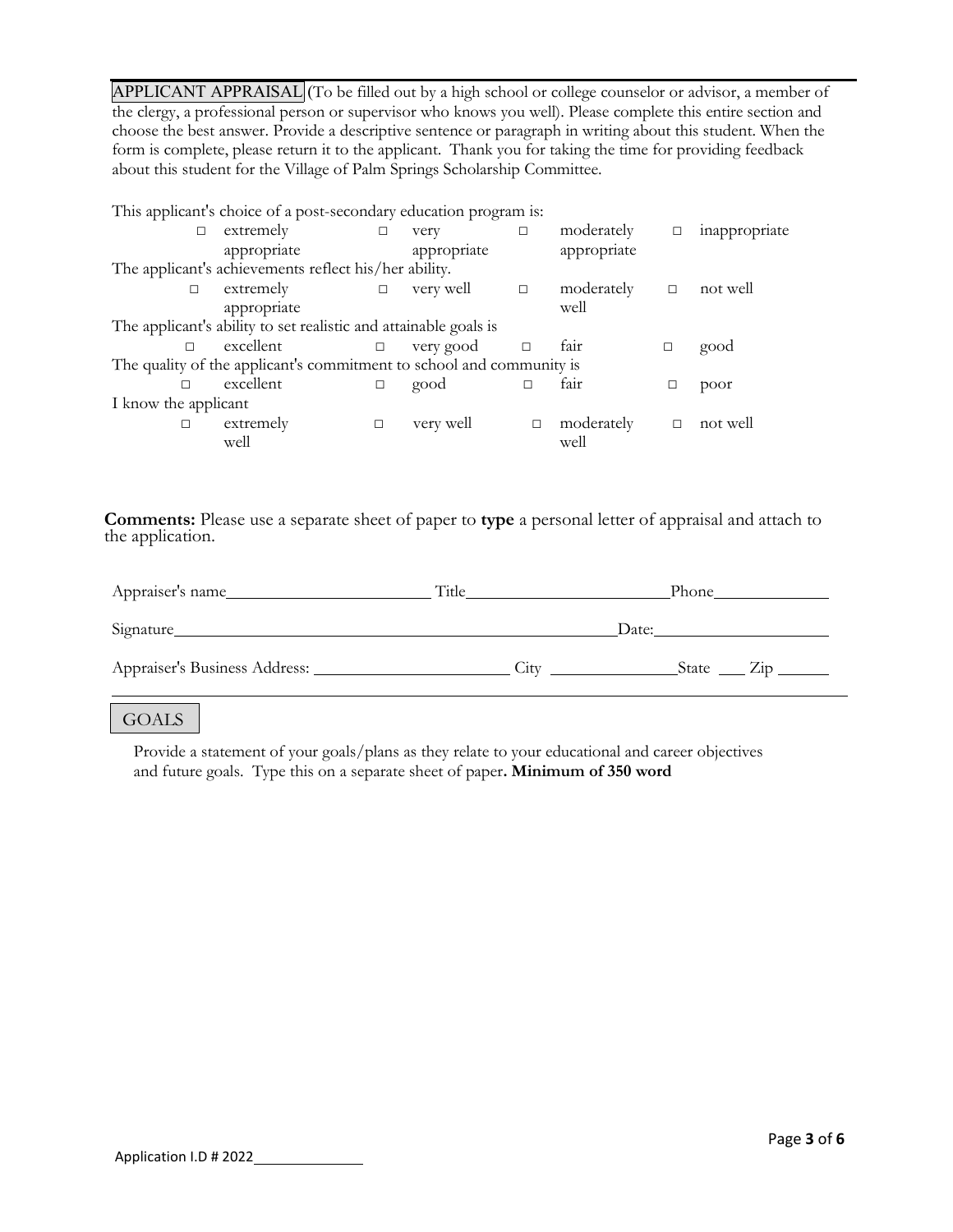#### PARENTS OR GUARDIAN INFORMATION

|                                                                                                                                                                              | PARENT/GUARDIAN#1                                                    | PARENT/GUARDIAN #2 (if applicable)                                                                                                                                                                                                                                                                                  |
|------------------------------------------------------------------------------------------------------------------------------------------------------------------------------|----------------------------------------------------------------------|---------------------------------------------------------------------------------------------------------------------------------------------------------------------------------------------------------------------------------------------------------------------------------------------------------------------|
| <b>NAME</b>                                                                                                                                                                  |                                                                      |                                                                                                                                                                                                                                                                                                                     |
| <b>EMPLOYER</b>                                                                                                                                                              |                                                                      |                                                                                                                                                                                                                                                                                                                     |
| <b>POSITION</b>                                                                                                                                                              |                                                                      |                                                                                                                                                                                                                                                                                                                     |
| <b>EMPLOYER'S</b><br>NAME $\&$<br><b>ADDRESS</b>                                                                                                                             |                                                                      |                                                                                                                                                                                                                                                                                                                     |
| <b>WORK PHONE</b>                                                                                                                                                            |                                                                      |                                                                                                                                                                                                                                                                                                                     |
|                                                                                                                                                                              | FINANCIAL ASSISTANCE QUESTIONNAIRE                                   |                                                                                                                                                                                                                                                                                                                     |
| Family gross income<br>Total U.S. Income Tax Paid<br>Total income of<br>Parent/Guardian #1<br>Total Income of<br>Parent/Guardian #2 (if<br>applicable)<br>Non-taxable Income | the most current completed Income Tax Return (IRS 1040) is required. | Income and tax figures are from a completed and filed tax return for prior or current year. A copy of<br>(Social Security Benefits, Welfare,<br>Child Support, Alimony, other) Medical/Dental<br>Expenses (not paid by insurance)<br>Total Cash, Savings, Checking<br>Number of exemptions<br>claimed on tax return |
|                                                                                                                                                                              |                                                                      |                                                                                                                                                                                                                                                                                                                     |

Marital status of parent or guardian  $\Box$  Married  $\Box$  Divorced  $\Box$  Separated  $\Box$  Widowed  $\Box$  Single Total number of family members attending college at least half-time during next school year:

**Please provide copy of the most current Tax Return (IRS 1040) (filed jointly or separately) from each parent/guardian who claims applicant as a dependent. Fill out the explanation section below if needed.**

\_\_\_\_\_\_\_\_\_\_\_\_\_\_\_\_\_\_\_\_\_\_\_\_\_\_\_\_\_\_\_\_\_\_\_\_\_\_\_\_\_\_\_\_\_\_\_\_\_\_\_\_\_\_\_\_\_\_\_\_\_\_\_\_\_\_\_\_\_\_\_\_\_\_\_\_\_\_\_\_\_\_\_\_\_\_\_\_\_\_\_

\_\_\_\_\_\_\_\_\_\_\_\_\_\_\_\_\_\_\_\_\_\_\_\_\_\_\_\_\_\_\_\_\_\_\_\_\_\_\_\_\_\_\_\_\_\_\_\_\_\_\_\_\_\_\_\_\_\_\_\_\_\_\_\_\_\_\_\_\_\_\_\_\_\_\_\_\_\_\_\_\_\_\_\_\_\_\_\_\_\_\_

\_\_\_\_\_\_\_\_\_\_\_\_\_\_\_\_\_\_\_\_\_\_\_\_\_\_\_\_\_\_\_\_\_\_\_\_\_\_\_\_\_\_\_\_\_\_\_\_\_\_\_\_\_\_\_\_\_\_\_\_\_\_\_\_\_\_\_\_\_\_\_\_\_\_\_\_\_\_\_\_\_\_\_\_\_\_\_\_\_\_\_

\_\_\_\_\_\_\_\_\_\_\_\_\_\_\_\_\_\_\_\_\_\_\_\_\_\_\_\_\_\_\_\_\_\_\_\_\_\_\_\_\_\_\_\_\_\_\_\_\_\_\_\_\_\_\_\_\_\_\_\_\_\_\_\_\_\_\_\_\_\_\_\_\_\_\_\_\_\_\_\_\_\_\_\_\_\_\_\_\_\_\_

\_\_\_\_\_\_\_\_\_\_\_\_\_\_\_\_\_\_\_\_\_\_\_\_\_\_\_\_\_\_\_\_\_\_\_\_\_\_\_\_\_\_\_\_\_\_\_\_\_\_\_\_\_\_\_\_\_\_\_\_\_\_\_\_\_\_\_\_\_\_\_\_\_\_\_\_\_\_\_\_\_\_\_\_\_\_\_\_\_\_\_

\_\_\_\_\_\_\_\_\_\_\_\_\_\_\_\_\_\_\_\_\_\_\_\_\_\_\_\_\_\_\_\_\_\_\_\_\_\_\_\_\_\_\_\_\_\_\_\_\_\_\_\_\_\_\_\_\_\_\_\_\_\_\_\_\_\_\_\_\_\_\_\_\_\_\_\_\_\_\_\_\_\_\_\_\_\_\_\_\_\_\_

#### EXPLANATION: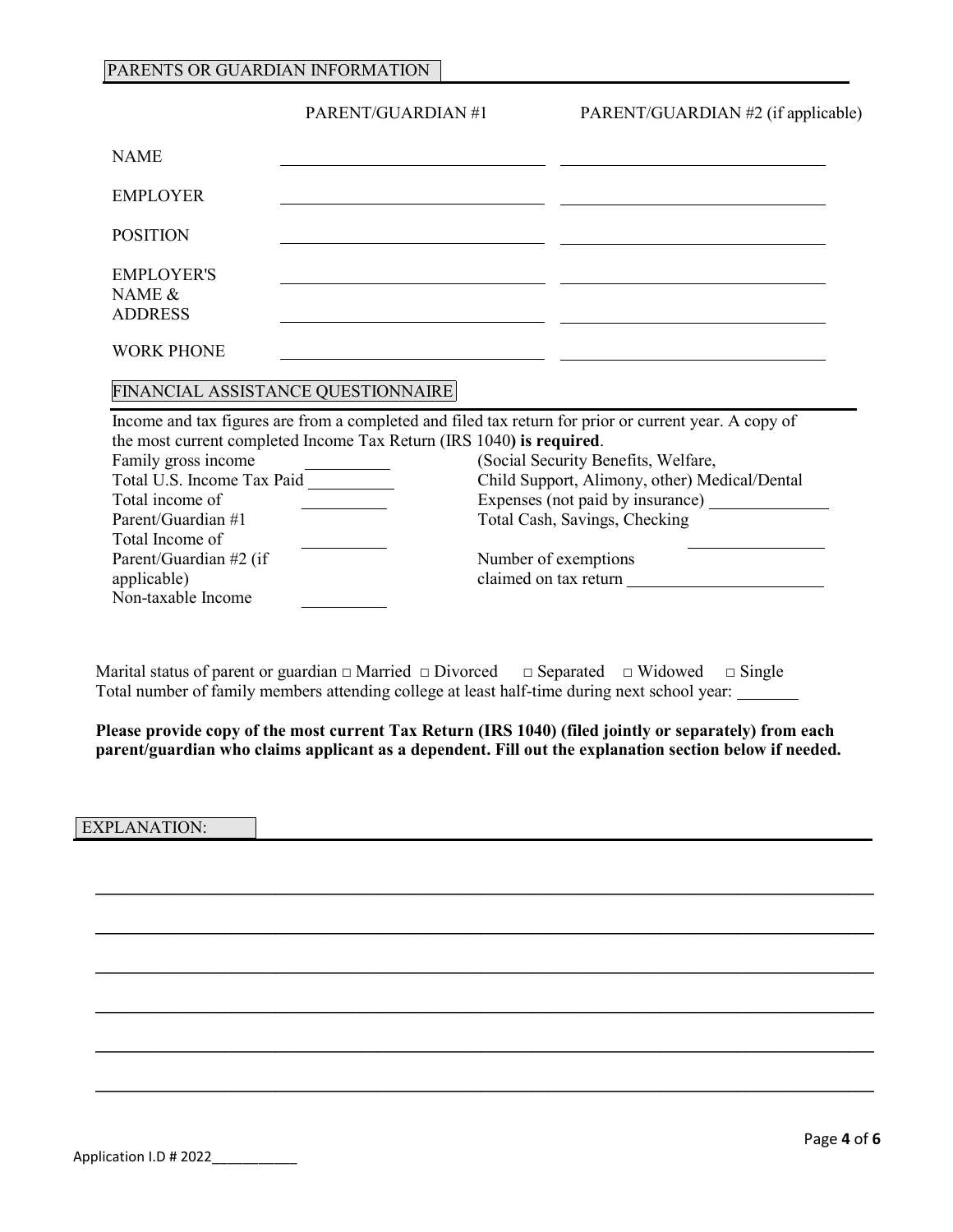## CERTIFICATION AND SIGNATURE

All the information on this form is true and complete to the best of my knowledge. If asked by an authorized official I agree to give proof of the information that I have given on this form. Falsification of information may result in the termination of any scholarship granted. Upon submission, this application becomes the property of the Village of Palm Springs. If I win a Village of Palm Springs scholarship, I agree to furnish the Village with proof I attended a post-secondary school. If no proof is supplied by June 1 of the year following the award, I agree to return the scholarship money to the Village.

\_\_\_\_\_\_\_\_\_\_\_\_\_\_\_\_\_\_\_\_\_\_\_\_\_\_\_\_\_\_\_\_\_\_\_\_\_\_\_\_\_\_\_\_\_\_\_\_\_\_\_\_\_\_\_\_\_\_\_\_\_\_\_\_\_\_\_\_\_\_\_\_\_\_\_\_\_\_\_\_\_\_\_\_\_\_\_\_\_\_\_

Applicant's Signature Date

Applications must be received at the Village Clerk's Office at Palm Springs City Hall by 4:30 PM on Monday, February 28, 2022, or be postmarked no later than February 28, 2022. Mail applications to:

> **SCHOLARSHIP APPLICATIONS VILLAGE OF PALM SPRINGS C/O VILLAGE CLERK'S OFFICE 226 CYPRESS LANE PALM SPRINGS, FL 33461- 1699**